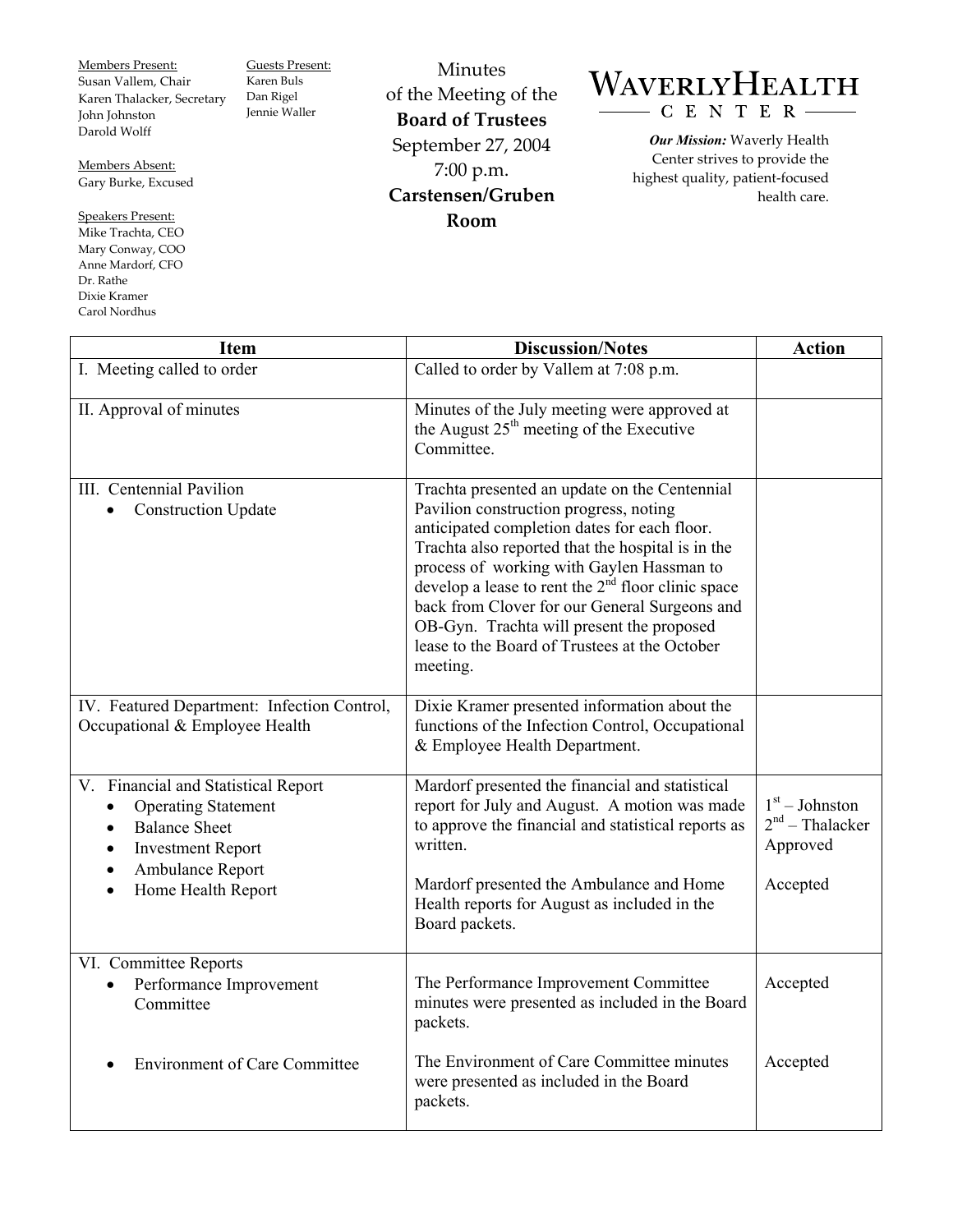| VII. CORS Report $-2^{nd}$ Quarter                                                                                                                                                                                                                                                                                                                                                                                                                                                                                                                                                                                                   | Nordhus presented the 2 <sup>nd</sup> Quarter CORS<br>Report as included in the Board packets.                                                                                                                                                                                                                                                                                                                                                                                                                                           | Accepted                                      |
|--------------------------------------------------------------------------------------------------------------------------------------------------------------------------------------------------------------------------------------------------------------------------------------------------------------------------------------------------------------------------------------------------------------------------------------------------------------------------------------------------------------------------------------------------------------------------------------------------------------------------------------|------------------------------------------------------------------------------------------------------------------------------------------------------------------------------------------------------------------------------------------------------------------------------------------------------------------------------------------------------------------------------------------------------------------------------------------------------------------------------------------------------------------------------------------|-----------------------------------------------|
|                                                                                                                                                                                                                                                                                                                                                                                                                                                                                                                                                                                                                                      | Nordhus noted that the FY04 Organization<br>Performance Improvement Report was included<br>in the Board packets with final figures that were<br>unavailable in July.                                                                                                                                                                                                                                                                                                                                                                     | Accepted                                      |
| VIII. C.E.O.'s Report<br>Capital Purchases ( $>$ \$5,000 &<br>$<$ \$10,000)<br><b>Patient Satisfaction Survey Results</b>                                                                                                                                                                                                                                                                                                                                                                                                                                                                                                            | Trachta reported that there were no capital<br>purchases between \$5,000 - \$10,000.<br>Trachta presented the executive summaries of<br>the patient satisfaction survey results as<br>included in the Board packets.<br>Trachta reported that the CFO search is<br>underway. Initial interviews are being<br>scheduled with 12 candidates, beginning this<br>week. After the search has been narrowed<br>down, the Board of Trustees and employees<br>directly reporting to the CFO will become<br>involved in the interviewing process. |                                               |
| IX. Medical Staff Report                                                                                                                                                                                                                                                                                                                                                                                                                                                                                                                                                                                                             | Dr. Rathe reported that Dr. Owens and Dr.<br>Glascock are both up and running, and are being<br>well received within the community and the<br>Medical Staff.                                                                                                                                                                                                                                                                                                                                                                             |                                               |
| X. Old Business                                                                                                                                                                                                                                                                                                                                                                                                                                                                                                                                                                                                                      | None                                                                                                                                                                                                                                                                                                                                                                                                                                                                                                                                     |                                               |
| XI. New Business<br>Appointments to Medical Staff:<br>• Suzanne B. Glascock, MD - OB-Gyn<br>Gregory Neyman, $M.D. - ER$<br>• John Patterson, CRNA<br>• Matthew Moritz, PA-C - Orthopedics<br>Reappointments:<br>Michael Puk, M.D.<br>Stephen Leslie, M.D.<br>Lawrence Liebscher, M.D.<br>Claro Palma, M.D.<br>• Daniel Miller, M.D.<br>• Wayne Ventling, D.O.<br>· Driss Cammoun, M.D.<br>Victor Lawrinenko, M.D.<br>Dov Rotenberg, M.D.<br>Greg Raecker, D.O.<br>• Shannon Hull, PA-C<br>• Christopher Considine, D.P.M.<br>• Mark Wetzel, D.P.M.<br>· Joan Blanchard, R.N.<br>Connie Boelman, R.N.<br><b>Jeanne Rothamel, R.N.</b> | Trachta presented appointments,<br>reappointments, provisional to regular status,<br>and resignations as listed at left. The files have<br>been reviewed by the Executive Committee of<br>the Medical Staff and are recommended for<br>approval. A motion was made to approve each<br>of the items as individually considered.                                                                                                                                                                                                           | $1st - Wolf$<br>$2nd$ – Thalacker<br>Approved |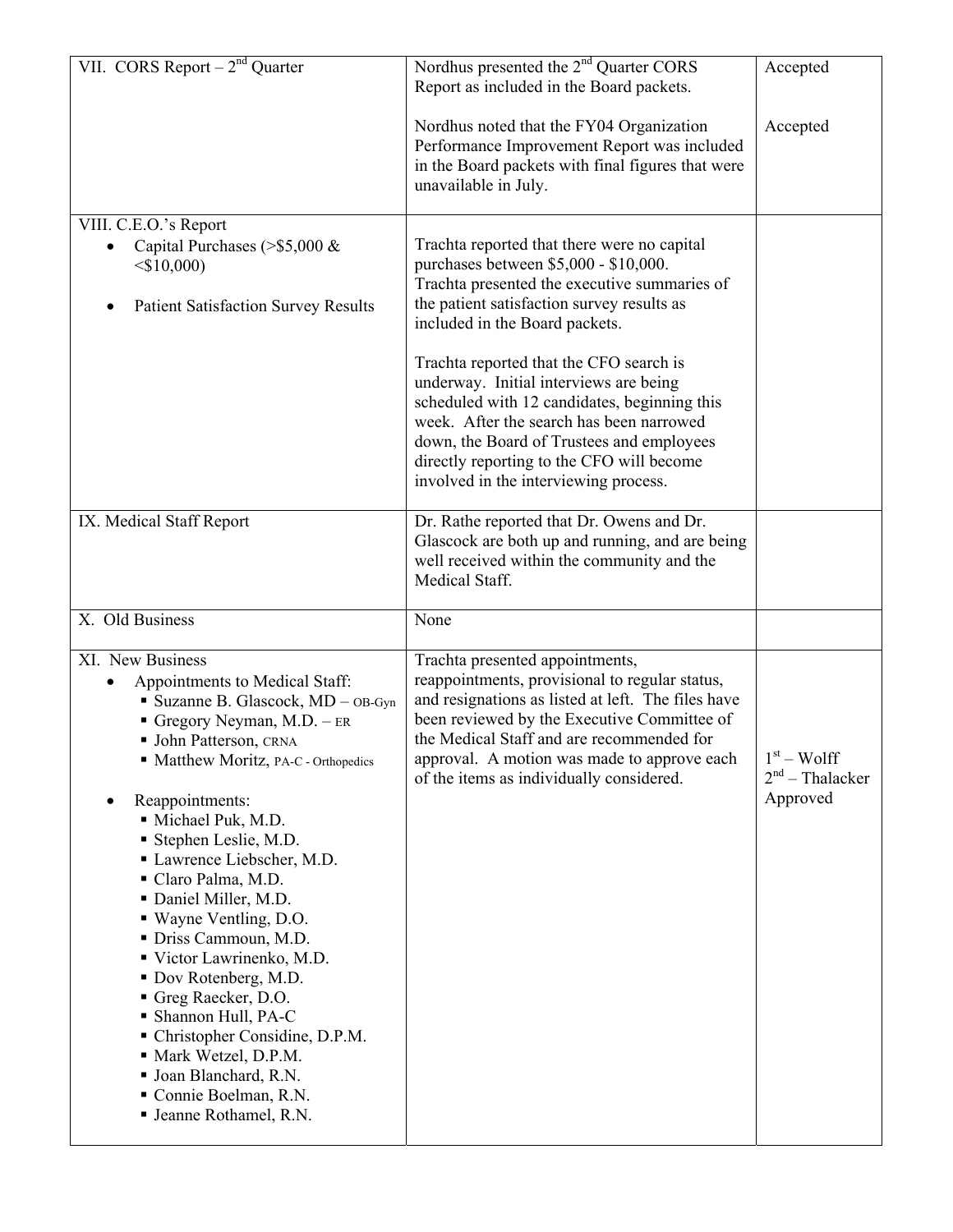|                                                                                        | Provisional to Regular Status:<br>Kory Kazarian, M.D.<br>· Waqas Ali, M.D.<br>• Christopher Nicholas, M.D.<br>• E. Anthony Otoadese, M.D.<br>Deborah VanDyke, ARNP<br>• Robert Winchell, D.O.<br>Abdul Panhwar, M.D.<br>Richard Pretorius, M.D.<br>Chad Gonzales, M.D.<br>Eric Opheim, D.O.<br>Valerie Nicholson, M.D.<br>Resignations from Medical Staff:<br>• Jean Hoy, ARNP<br>Carolyn Norris, ARNP<br>• Adaline Peterson, ARNP<br>Vishwanath Nagale, M.D.<br>• W. Richard Burgman, M.D.<br>New/Revised Policies:                                                                     | Trachta presented the new/revised policies as                                                                                                                                                               |                                                   |
|----------------------------------------------------------------------------------------|------------------------------------------------------------------------------------------------------------------------------------------------------------------------------------------------------------------------------------------------------------------------------------------------------------------------------------------------------------------------------------------------------------------------------------------------------------------------------------------------------------------------------------------------------------------------------------------|-------------------------------------------------------------------------------------------------------------------------------------------------------------------------------------------------------------|---------------------------------------------------|
| • Suspicious<br>Process<br>• Phone Orders<br>Art Donations<br>• Donations<br>Statement | • Hospital Evacuation Procedure<br>Letter/Package/Container<br>Management<br>- Health Promotion Center<br>Membership Types<br>• Shared Space Agreement<br>- Health Promotion Membership<br>• New Employee Orientation<br><b>Expired Drugs in Radiology</b><br>• Scheduling X-Ray Procedures<br>■ X-Ray Film Storage<br>• Patient Identifiers<br>■ Walk In Exams<br>■ Verbal & Telephone Orders<br>• Labeling of X-Rays<br>• WHC Image/Brand<br>• Environmental Services Policy<br>• History and Physicals for Surgery<br>• Planetree Activities Cart (Pending<br>Medical Staff Approval) | listed at left. The policies have been reviewed<br>using the Critical Access review process. A<br>motion was made to approve the policies as<br>individually considered.                                    | $1st$ – Thalacker<br>$2nd - Johnston$<br>Approved |
|                                                                                        | Changes to Medical Staff Bylaws,<br>Rules & Regulations                                                                                                                                                                                                                                                                                                                                                                                                                                                                                                                                  | Trachta presented changes to the Medical Staff<br>Bylaws, Rules & Regulations as recommended<br>by the Executive Committee of the Medical<br>Staff. A motion was made to approve the<br>changes as written. | $1st$ – Thalacker<br>$2nd - Wolf$<br>Approved     |